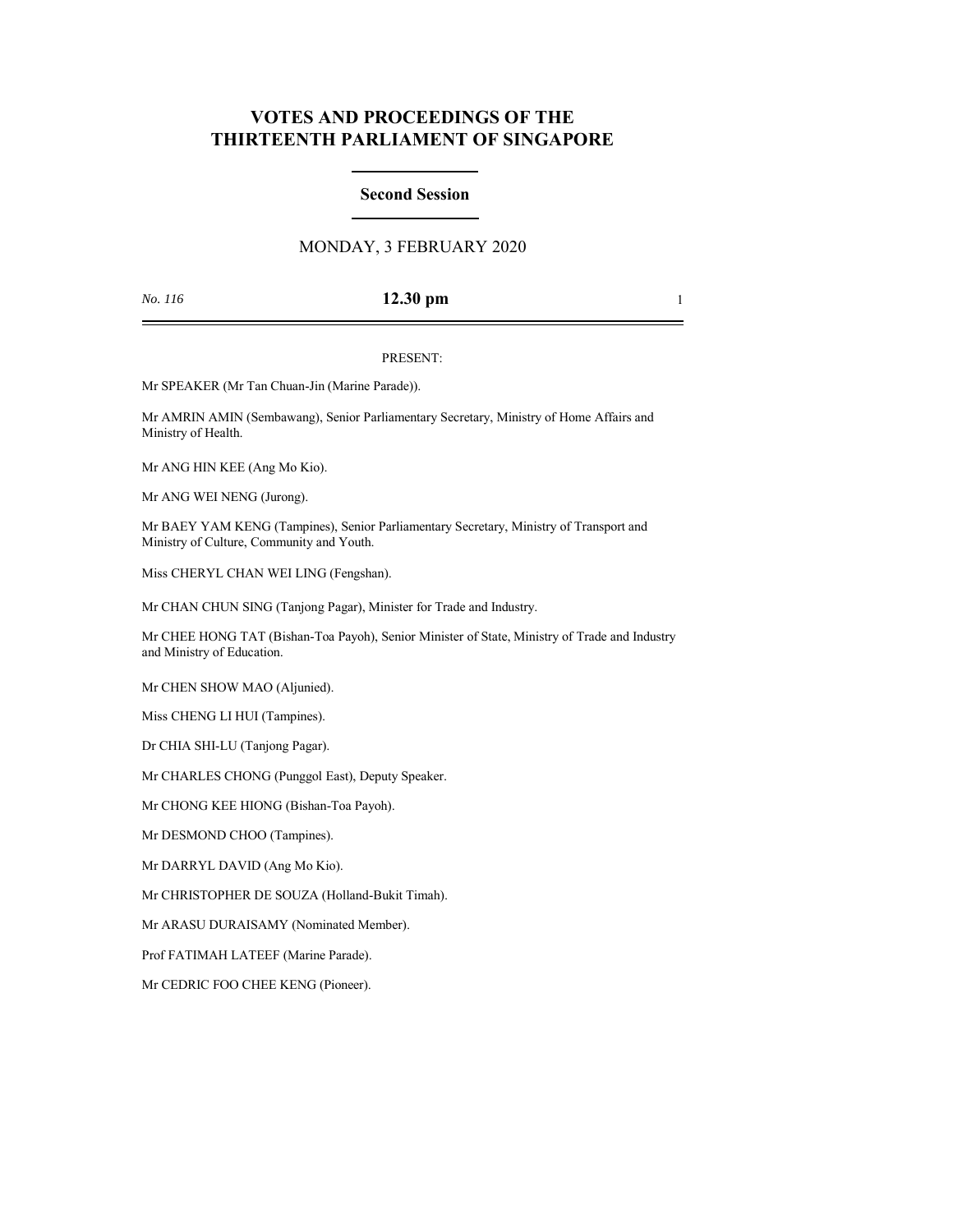Mr DOUGLAS FOO (Nominated Member).

Ms FOO MEE HAR (West Coast).

Mr GAN KIM YONG (Chua Chu Kang), Minister for Health.

Mr GAN THIAM POH (Ang Mo Kio).

Mr GOH CHOK TONG (Marine Parade).

Mr HENG CHEE HOW (Jalan Besar), Senior Minister of State, Ministry of Defence.

Mr HENG SWEE KEAT (Tampines), Deputy Prime Minister and Minister for Finance.

Mr TERENCE HO WEE SAN (Nominated Member).

Dr INTAN AZURA MOKHTAR (Ang Mo Kio).

Mr S ISWARAN (West Coast), Minister for Communications and Information and Minister-incharge of Trade Relations.

Dr JANIL PUTHUCHEARY (Pasir Ris-Punggol), Senior Minister of State, Ministry of Transport and Ministry of Communications and Information and Government Whip.

Mr KHAW BOON WAN (Sembawang), Coordinating Minister for Infrastructure and Minister for Transport.

Dr AMY KHOR LEAN SUAN (Hong Kah North), Senior Minister of State, Ministry of the Environment and Water Resources and Ministry of Health.

Mr KWEK HIAN CHUAN HENRY (Nee Soon).

Er Dr LEE BEE WAH (Nee Soon).

Mr DESMOND LEE (Jurong), Minister for Social and Family Development and Second Minister for National Development and Deputy Leader of the House.

Mr LEE HSIEN LOONG (Ang Mo Kio), Prime Minister.

Mr LEE YI SHYAN (East Coast).

Mr LIANG ENG HWA (Holland-Bukit Timah).

Mr LIM BIOW CHUAN (Mountbatten), Deputy Speaker.

Mr LIM HNG KIANG (West Coast).

Prof LIM SUN SUN (Nominated Member).

Ms SYLVIA LIM (Aljunied).

Dr LIM WEE KIAK (Sembawang).

Mr LOW THIA KHIANG (Aljunied).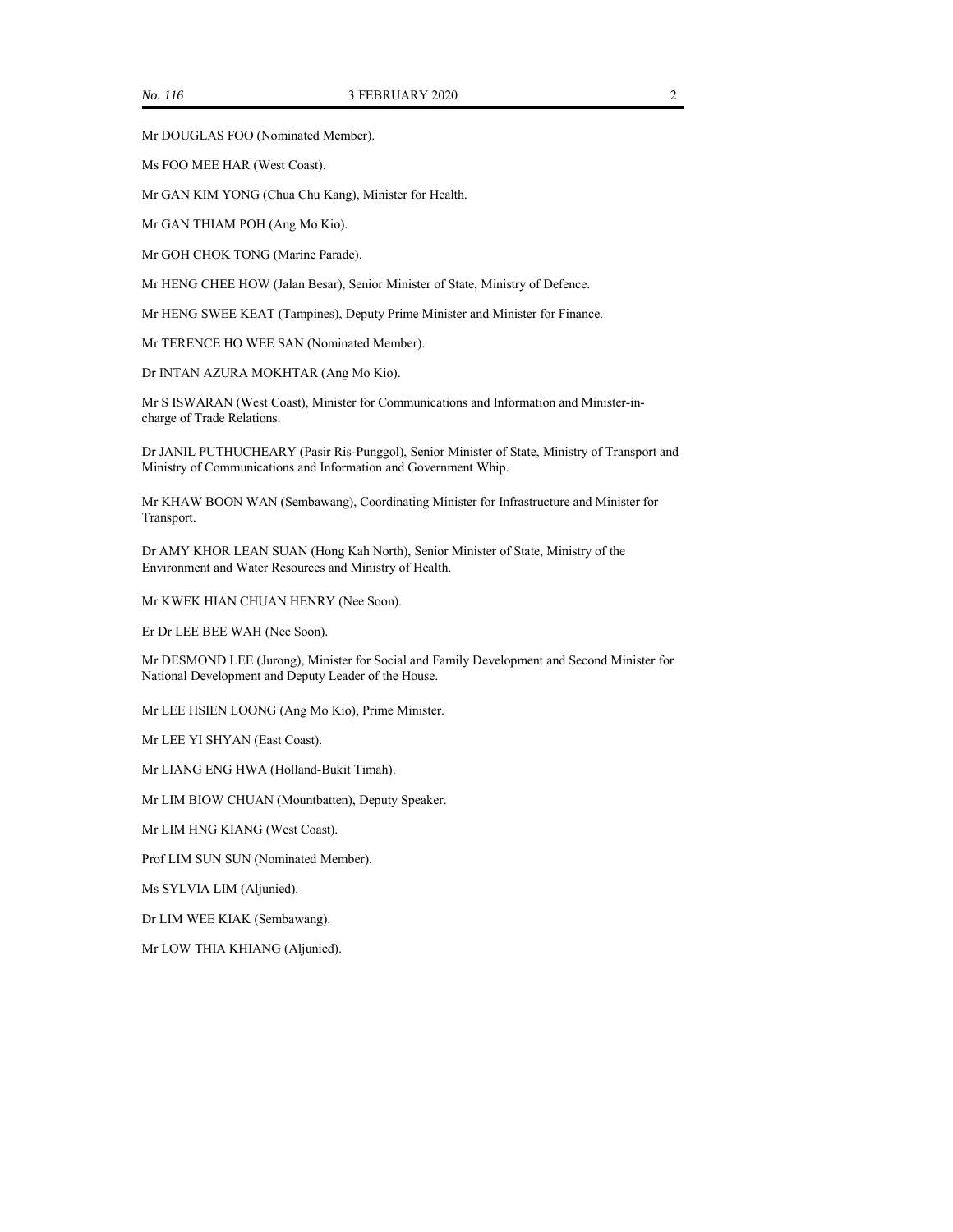Ms LOW YEN LING (Chua Chu Kang), Senior Parliamentary Secretary, Ministry of Education and Ministry of Manpower.

Mr MASAGOS ZULKIFLI B M M (Tampines), Minister for the Environment and Water Resources and Minister-in-charge of Muslim Affairs.

Dr MOHAMAD MALIKI BIN OSMAN (East Coast), Senior Minister of State, Ministry of Defence and Ministry of Foreign Affairs.

Mr MOHAMED IRSHAD (Nominated Member).

Assoc Prof Dr MUHAMMAD FAISHAL IBRAHIM (Nee Soon), Senior Parliamentary Secretary, Ministry of Education and Ministry of Social and Family Development.

Mr MURALI PILLAI (Bukit Batok).

Dr LILY NEO (Jalan Besar).

Dr NG ENG HEN (Bishan-Toa Payoh), Minister for Defence.

Mr LOUIS NG KOK KWANG (Nee Soon).

Ms ANTHEA ONG (Nominated Member).

Mr ONG TENG KOON (Marsiling-Yew Tee).

Mr ONG YE KUNG (Sembawang), Minister for Education.

Ms JOAN PEREIRA (Tanjong Pagar).

Mr LEON PERERA (Non-Constituency Member).

Ms DENISE PHUA LAY PENG (Jalan Besar).

Mr PNG ENG HUAT (Hougang).

Mr PRITAM SINGH (Aljunied).

Ms IRENE QUAY SIEW CHING (Nominated Member).

Ms RAHAYU MAHZAM (Jurong).

Mr SEAH KIAN PENG (Marine Parade).

Mr K SHANMUGAM (Nee Soon), Minister for Home Affairs and Minister for Law.

Ms SIM ANN (Holland-Bukit Timah), Senior Minister of State, Ministry of Communications and Information and Ministry of Culture, Community and Youth and Deputy Government Whip.

Mr SITOH YIH PIN (Potong Pasir).

Ms SUN XUELING (Pasir Ris-Punggol), Senior Parliamentary Secretary, Ministry of Home Affairs and Ministry of National Development.

Mr DENNIS TAN LIP FONG (Non-Constituency Member).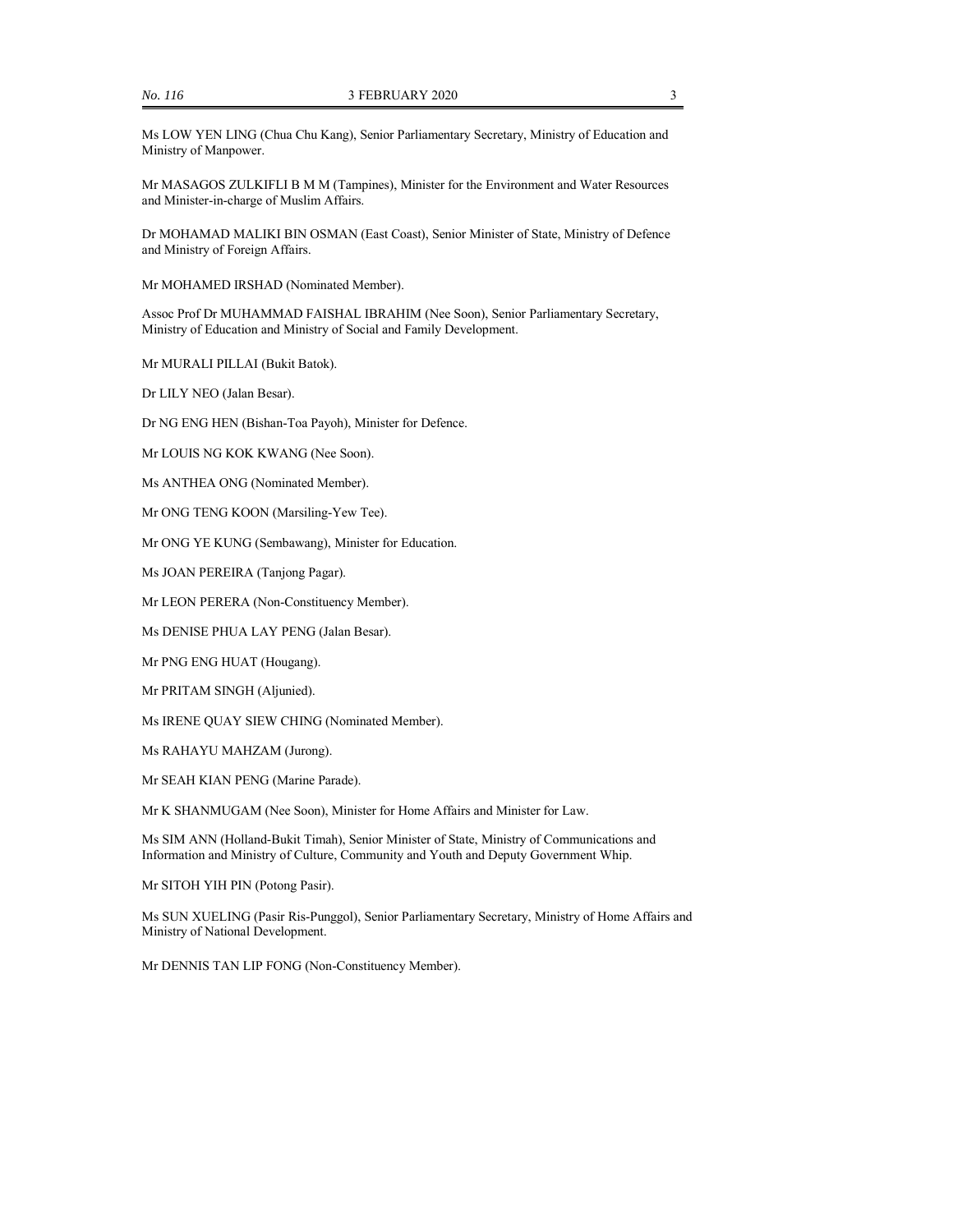Dr TAN WU MENG (Jurong), Senior Parliamentary Secretary, Ministry of Foreign Affairs and Ministry of Trade and Industry.

Mr PATRICK TAY TECK GUAN (West Coast).

Mr TEO CHEE HEAN (Pasir Ris-Punggol), Senior Minister and Coordinating Minister for National Security.

Dr TEO HO PIN (Bukit Panjang).

Mrs JOSEPHINE TEO (Bishan-Toa Payoh), Minister for Manpower and Second Minister for Home Affairs.

Mr TEO SER LUCK (Pasir Ris-Punggol).

Mr THARMAN SHANMUGARATNAM (Jurong), Senior Minister and Coordinating Minister for Social Policies.

Assoc Prof WALTER THESEIRA (Nominated Member).

Ms TIN PEI LING (MacPherson).

Mr EDWIN TONG CHUN FAI (Marine Parade), Senior Minister of State, Ministry of Law and Ministry of Health.

Mr VIKRAM NAIR (Sembawang).

Dr VIVIAN BALAKRISHNAN (Holland-Bukit Timah), Minister for Foreign Affairs.

Mr LAWRENCE WONG (Marsiling-Yew Tee), Minister for National Development and Second Minister for Finance.

Prof YAACOB IBRAHIM (Jalan Besar).

Mr ALEX YAM ZIMING (Marsiling-Yew Tee).

Mr YEE CHIA HSING (Chua Chu Kang).

Mr MELVIN YONG YIK CHYE (Tanjong Pagar).

Mr ZAINAL SAPARI (Pasir Ris-Punggol).

Mr ZAQY MOHAMAD (Chua Chu Kang), Minister of State, Ministry of National Development and Ministry of Manpower and Deputy Government Whip.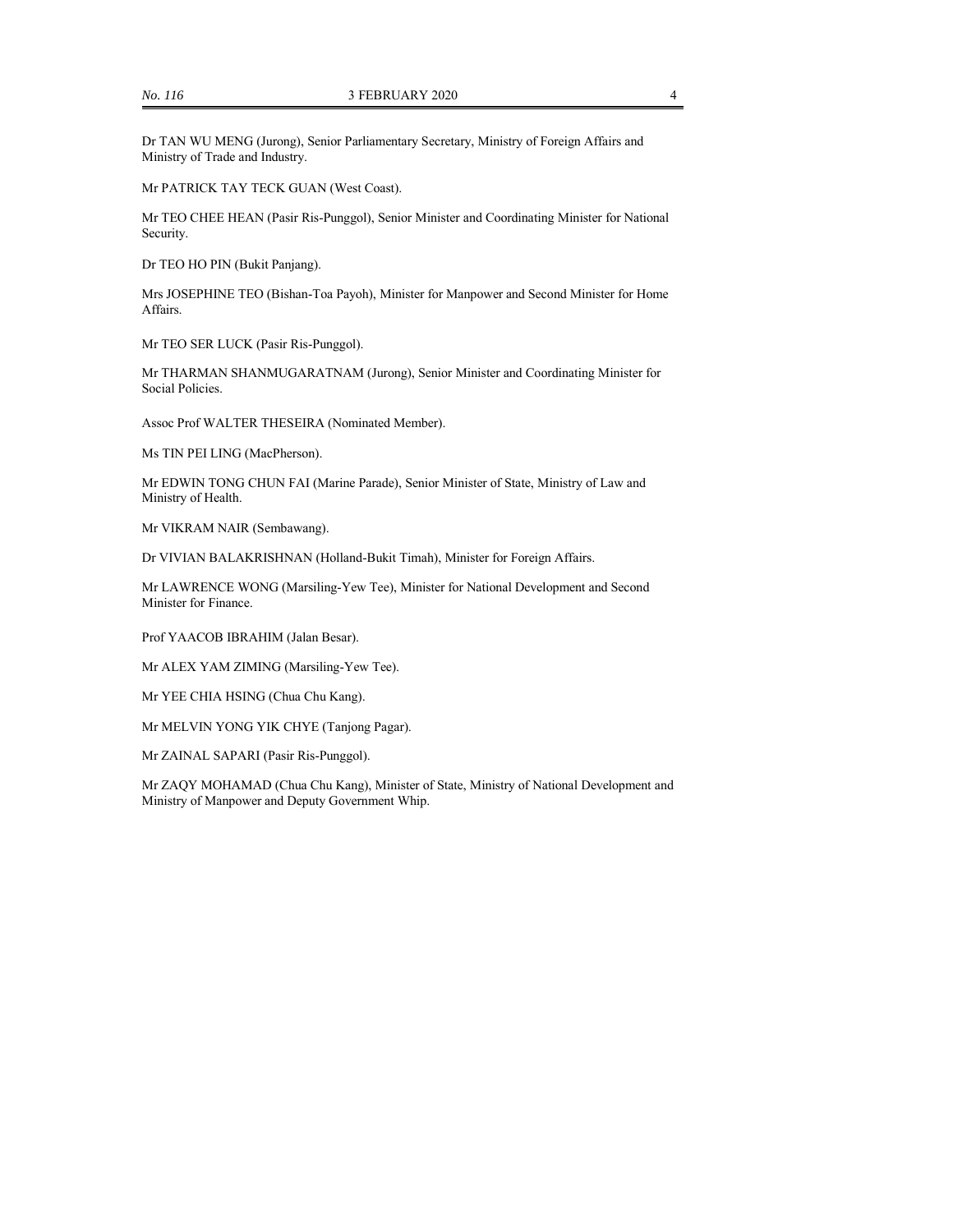ABSENT:

Ms GRACE FU HAI YIEN (Yuhua), Minister for Culture, Community and Youth and Leader of the House.

Assoc Prof DANIEL GOH PEI SIONG (Non-Constituency Member).

Ms INDRANEE RAJAH (Tanjong Pagar), Minister, Prime Minister's Office, Second Minister for Finance and Second Minister for Education.

Dr KOH POH KOON (Ang Mo Kio), Senior Minister of State, Ministry of Trade and Industry.

Dr LAM PIN MIN (Sengkang West), Senior Minister of State, Ministry of Health and Ministry of Transport.

Mr LIM SWEE SAY (East Coast).

Mr MUHAMAD FAISAL ABDUL MANAP (Aljunied).

Mr NG CHEE MENG (Pasir Ris-Punggol), Minister, Prime Minister's Office.

Mr SAKTIANDI SUPAAT (Bishan-Toa Payoh).

Ms JESSICA TAN SOON NEO (East Coast).

Mr SAM TAN CHIN SIONG (Radin Mas), Minister of State, Ministry of Foreign Affairs and Ministry of Social and Family Development.

Ms YIP PIN XIU (Nominated Member).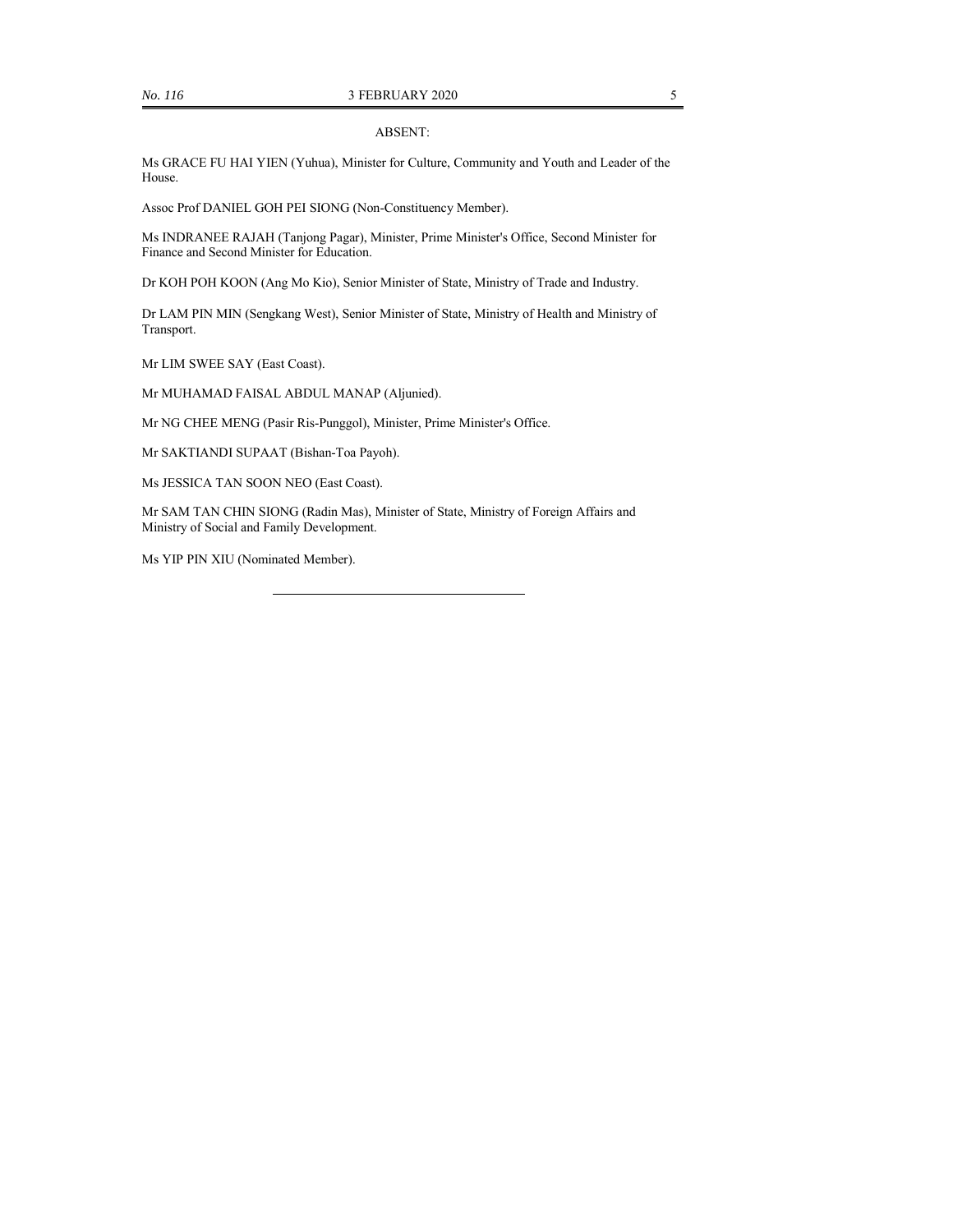- 1 Papers presented to Parliament and received by the Clerk of Parliament pursuant to Standing Order No. 31 (Presentation of Papers) and ordered to lie upon the Table:
	- 1.1 Diplomatic and Consular Relations (Asian Development Bank) Order 2020 Presented on 10 January 2020 (S. L. 743 of 2020).
	- 1.2 Central Provident Fund (Contribute As You Earn Scheme) Regulations 2019 – Presented on 10 January 2020 (S. L. 744 of 2020).
	- 1.3 Central Provident Fund (Refunds) Regulations 2019 Presented on 10 January 2020 (S. L. 745 of 2020).
	- 1.4 Central Provident Fund (Retirement Sum Topping-Up Scheme) (Amendment No. 2) Regulations 2019 – Presented on 10 January 2020 (S. L. 746 of 2020).
	- 1.5 Central Provident Fund (Amendment) Regulations 2019 Presented on 10 January 2020 (S. L. 747 of 2020).
	- 1.6 Central Provident Fund (Self-Employed Persons) (Amendment) Regulations 2019 – Presented on 10 January 2020 (S. L. 748 of 2020).
	- 1.7 Central Provident Fund (New Retirement Sum Scheme) (Amendment No. 2) Regulations 2019 – Presented on 10 January 2020 (S. L. 749 of 2020).
	- 1.8 Central Provident Fund (Topping-Up of Special Account) (Amendment No. 2) Regulations 2019 – Presented on 10 January 2020 (S. L. 750 of 2020).
	- 1.9 Central Provident Fund (Voluntary Contributions) (Amendment) Regulations 2019 – Presented on 10 January 2020 (S. L. 751 of 2020).
	- 1.10 Central Provident Fund (Revised Workfare Income Supplement Scheme) (Amendment) Regulations 2019 – Presented on 10 January 2020 (S. L. 752 of 2020).
	- 1.11 Central Provident Fund (Nominations) (Amendment) Rules 2020 Presented on 10 January 2020 (S. L. 753 of 2020).
	- 1.12 Report of the Presidential Council for Minority Rights on the Statutes (Miscellaneous Amendments) Bill [Bill No 36/2019 (Amended)] – Presented on 15 January 2020 (Pres. Co. 153 of 2020).
	- 1.13 Report of the Presidential Council for Minority Rights on the Banking (Amendment) Bill [Bill No 35/2019] – Presented on 15 January 2020 (Pres. Co. 154 of 2020).
	- 1.14 Report of the Presidential Council for Minority Rights on the Healthcare Services Bill [Bill No 37/2019] – Presented on 15 January 2020 (Pres. Co. 155 of 2020).
	- 1.15 Fourth Report of the Public Accounts Committee Presented on 16 January 2020 (Parl. 19 of 2020).
	- 1.16 CareShield Life and Long-Term Care (Long-Term Care Support Fund Prescribed Public Scheme) Regulations 2019 – Presented on 16 January 2020 (S. L. 754 of 2020).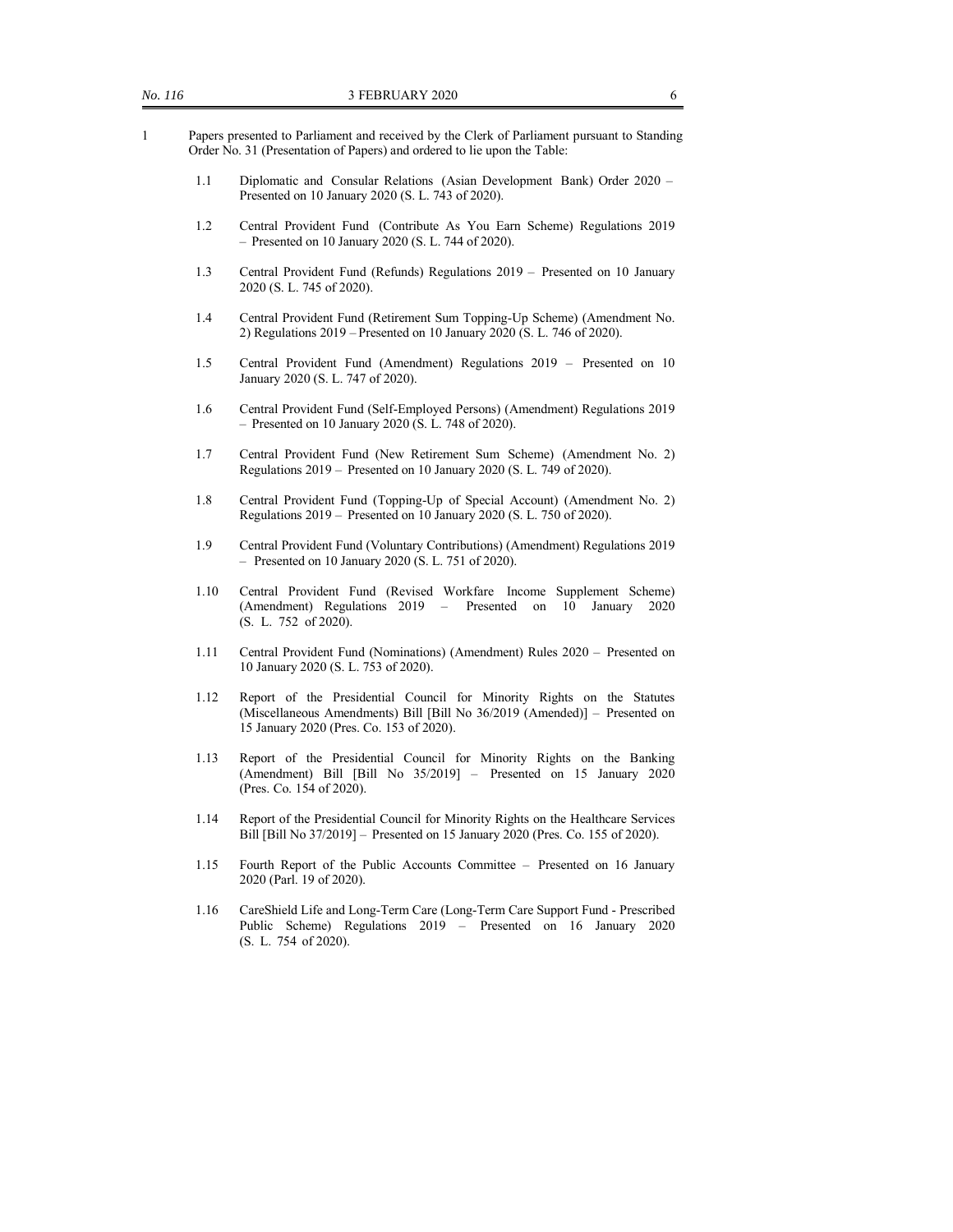| 1.17 | Income Tax (Deduction for Expenditure for Services or Secondment to Institutions<br>of a Public Character) Rules 2019 - Presented on 16 January 2020 (S. L. 755 of<br>2020). |
|------|------------------------------------------------------------------------------------------------------------------------------------------------------------------------------|
| 1.18 | MediShield Life Scheme (Amendment No. 3) Regulations $2019 -$ Presented on 16<br>January 2020 (S. L. 756 of 2020).                                                           |
| 1.19 | Active Mobility (Dealing in Personal Mobility Devices and Mobility (Vehicles)<br>(Amendment No. 3) Regulations 2019 - Presented on 16 January 2020 (S. L. 757 of<br>2020).   |
| 1.20 | Road Traffic (Dealing in Power-Assisted Bicycles) (Amendment) Rules 2019 -<br>Presented on 16 January 2020 (S. L. 758 of 2020).                                              |
| 1.21 | United Nations (Anti-Terrorism Measures) (Amendment) Regulations 2020 -<br>Presented on 17 January 2020 (S. L. 759 of 2020).                                                 |
| 1.22 | United Nations (Freezing of Assets of Persons - Sudan) (Amendment) Regulations<br>2020 – Presented on 17 January 2020 (S. L. 760 of 2020).                                   |
| 1.23 | United Nations (Sanctions - Democratic Republic of the Congo) (Amendment)<br>Regulations 2020 - Presented on 17 January 2020 (S. L. 761 of 2020).                            |
| 1.24 | United Nations (Sanctions - Democratic People's Republic of Korea) (Amendment)<br>Regulations 2020 – Presented on 17 January 2020 (S. L. 762 of 2020).                       |
| 1.25 | United Nations (Sanctions - Yemen) (Amendment) Regulations 2020 - Presented on<br>17 January 2020 (S. L. 763 of 2020).                                                       |
| 1.26 | United Nations (Sanctions - South Sudan) (Amendment) Regulations 2020 -<br>Presented on 17 January 2020 (S. L. 764 of 2020).                                                 |
| 1.27 | United Nations (Sanctions - Iran) (Amendment) Regulations 2020 - Presented on 17<br>January 2020 (S. L. 765 of 2020).                                                        |
| 1.28 | Diplomatic and Consular Relations (Bank for International Settlements) Order 2020<br>$-$ Presented on 21 January 2020 (S. L. 766 of 2020).                                   |
| 1.29 | Central Provident Fund (Home Protection Insurance Scheme) (Amendment)<br>Regulations 2020 – Presented on 24 January 2020 (S. L. 767 of 2020).                                |
| 1.30 | Corrigendum to Singapore Land Authority Annual Report 2018/2019 - Presented on<br>29 January 2020 (S. 536 of 2020).                                                          |
| 1.31 | Securities and Futures Act (Amendment of Third Schedule) Order 2020 - Presented<br>on 30 January 2020 (S. L. 768 of 2020).                                                   |
| 1.32 | Goods and Services Tax Act (Amendment of Third Schedule) Order 2019 - Presented<br>on 31 January 2020 (S. L. 769 of 2020).                                                   |
| 1.33 | Goods and Services Tax (General) (Amendment No. 3) Regulations 2019 – Presented<br>on 31 January 2020 (S. L. 770 of 2020).                                                   |
|      |                                                                                                                                                                              |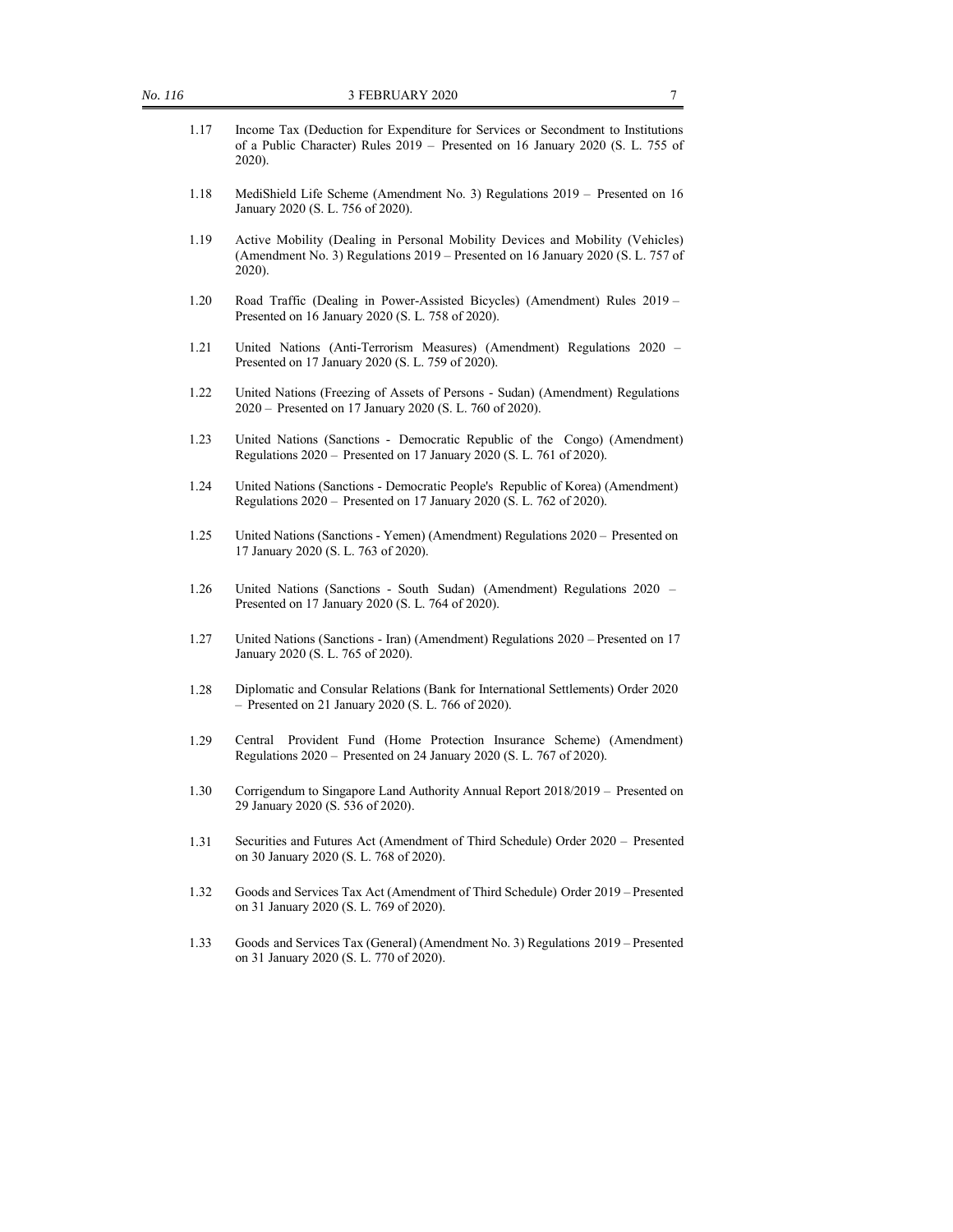- 1.34 Goods and Services Tax (Composition of Offences) (Amendment No. 2) Regulations 2019 – Presented on 31 January 2020 (S. L. 771 of 2020).
- 1.35 Goods and Services Tax (International Services) (Amendment) Order 2019 Presented on 31 January 2020 (S. L. 772 of 2020).
- 1.36 Goods and Services Tax (Excluded Transactions) (Amendment) Order 2019 Presented on 31 January 2020 (S. L. 773 of 2020).
- 2 24 Questions for Oral Answer were answered during Question Time. With leave of Speaker, 6 other Questions for Oral Answer were addressed in the subsequent Ministerial Statements.
- 3 Ministerial Statements Whole-of-Government Response to the 2019 Novel Coronavirus (2019-nCoV) – (Minister for Health and Minister for National Development).
- 4 Hindu Endowments (Amendment) Bill "to amend the Hindu Endowments Act (Chapter 364 of the 1994 Revised Edition)" – presented by the Senior Minister of State, on behalf of the Minister for Culture, Community and Youth; read the first time; to be read a second time after the conclusion of proceedings on the Estimates of Expenditure for FY 20/21 and to be printed. [Bill No. 8/2020].
- 5 Economic Expansion Incentives (Relief from Income Tax) (Amendment) Bill "to amend the Economic Expansion Incentives (Relief from Income Tax) Act (Chapter 86 of the 2005 Revised Edition)" – President's recommendation signified and Bill presented by the Senior Minister of State (Mr Chee Hong Tat), on behalf of the Minister for Trade and Industry; read the first time; to be read a second time after the conclusion of proceedings on the Estimates of Expenditure for FY 20/21 and to be printed. [Bill No. 9/2020].
- 6 Geographical Indications (Amendment) Bill read a second time and committed to a Committee of the whole House.

The House immediately resolved itself into a Committee on the Bill – (Senior Minister of State, on behalf of the Minister for Law).

### *(In the Committee)*

Clauses 1 to 9 inclusive agreed to.

Bill to be reported.

Bill reported, without amendment; read a third time.

7 National Environment Agency (Amendment) Bill – read a second time and committed to a Committee of the whole House.

The House immediately resolved itself into a Committee on the Bill – (Senior Minister of State, on behalf of the Minister for the Environment and Water Resources).

#### *(In the Committee)*

Clauses 1 and 2 agreed to.

Bill to be reported.

Bill reported, without amendment; read a third time.